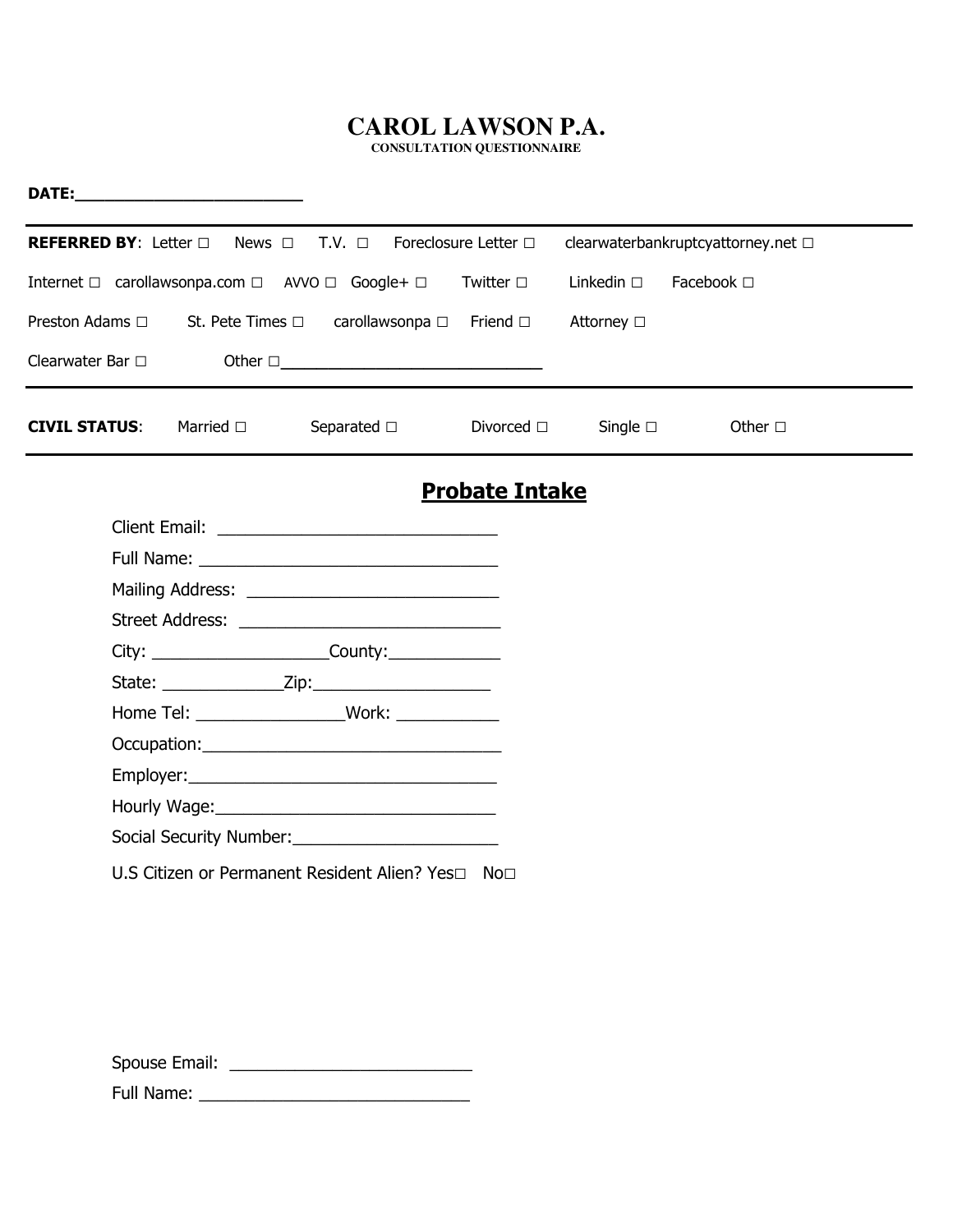| Home Tel: _____________Work: ______________                |  |
|------------------------------------------------------------|--|
|                                                            |  |
|                                                            |  |
|                                                            |  |
| Social Security Number:<br><u> Social Security Number:</u> |  |
|                                                            |  |

U.S Citizen or Permanent Resident Alien? Yes No□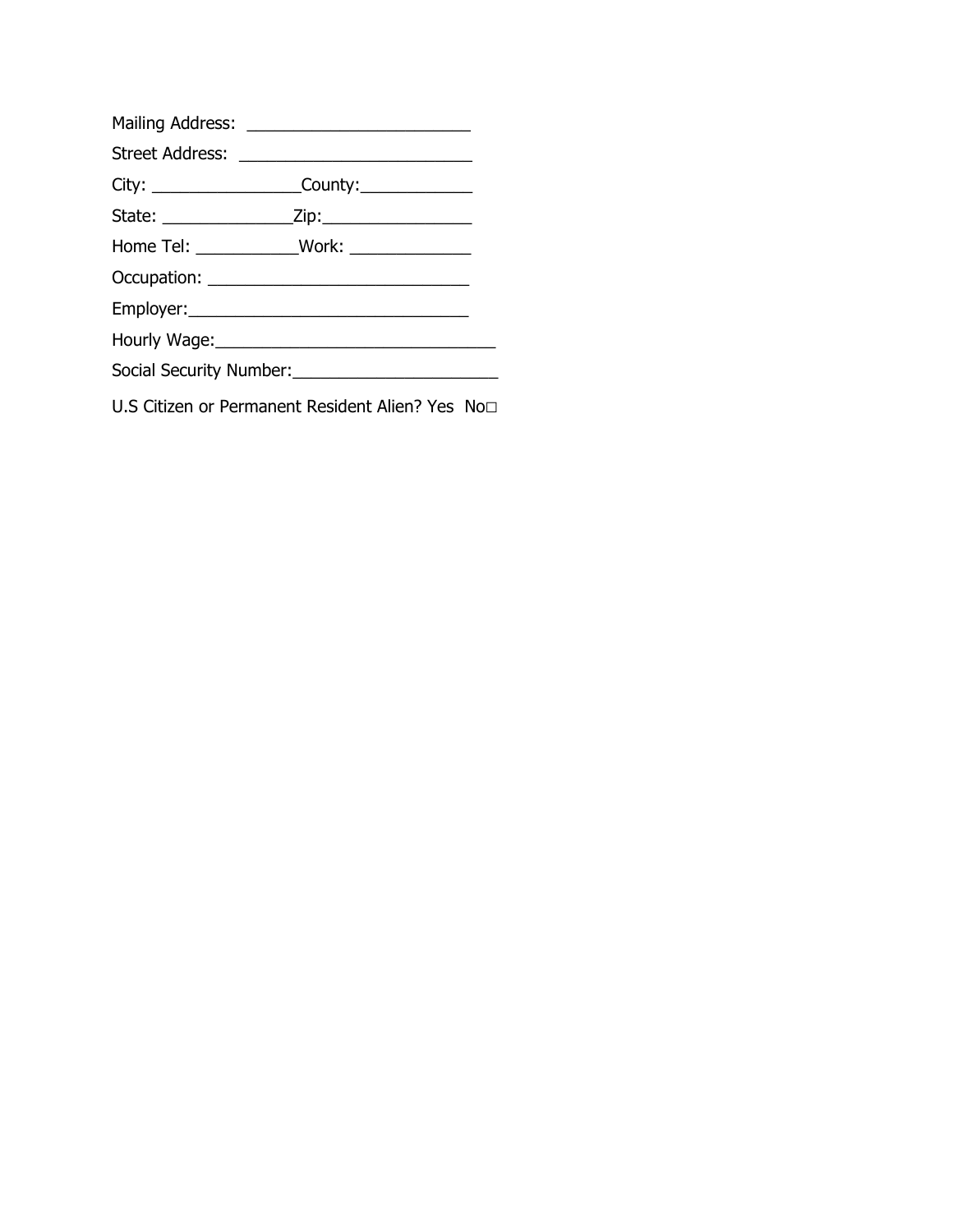| Decedent's Name<br><u> 1989 - Johann John Stein, markin fan it fjort fan it fjort fan it fjort fan it fjort fan it fjort fan it fjor</u> |                                                                                                                       |
|------------------------------------------------------------------------------------------------------------------------------------------|-----------------------------------------------------------------------------------------------------------------------|
|                                                                                                                                          |                                                                                                                       |
|                                                                                                                                          |                                                                                                                       |
| Decedent's County of Residence                                                                                                           |                                                                                                                       |
|                                                                                                                                          |                                                                                                                       |
|                                                                                                                                          |                                                                                                                       |
|                                                                                                                                          |                                                                                                                       |
|                                                                                                                                          |                                                                                                                       |
| Decedent's Date of Death                                                                                                                 |                                                                                                                       |
| Decedent's Marital Status                                                                                                                |                                                                                                                       |
|                                                                                                                                          |                                                                                                                       |
|                                                                                                                                          |                                                                                                                       |
|                                                                                                                                          |                                                                                                                       |
|                                                                                                                                          |                                                                                                                       |
|                                                                                                                                          |                                                                                                                       |
|                                                                                                                                          |                                                                                                                       |
|                                                                                                                                          |                                                                                                                       |
|                                                                                                                                          |                                                                                                                       |
|                                                                                                                                          |                                                                                                                       |
| First Witness's Name                                                                                                                     |                                                                                                                       |
|                                                                                                                                          |                                                                                                                       |
|                                                                                                                                          |                                                                                                                       |
| Second Witness's Name                                                                                                                    | <u> 1989 - Johann Johann Stoff, deutscher Stoffen und der Stoffen und der Stoffen und der Stoffen und der Stoffen</u> |
|                                                                                                                                          |                                                                                                                       |
|                                                                                                                                          |                                                                                                                       |
|                                                                                                                                          |                                                                                                                       |
|                                                                                                                                          |                                                                                                                       |
|                                                                                                                                          |                                                                                                                       |
|                                                                                                                                          |                                                                                                                       |
|                                                                                                                                          |                                                                                                                       |
| Petitioner's Address                                                                                                                     |                                                                                                                       |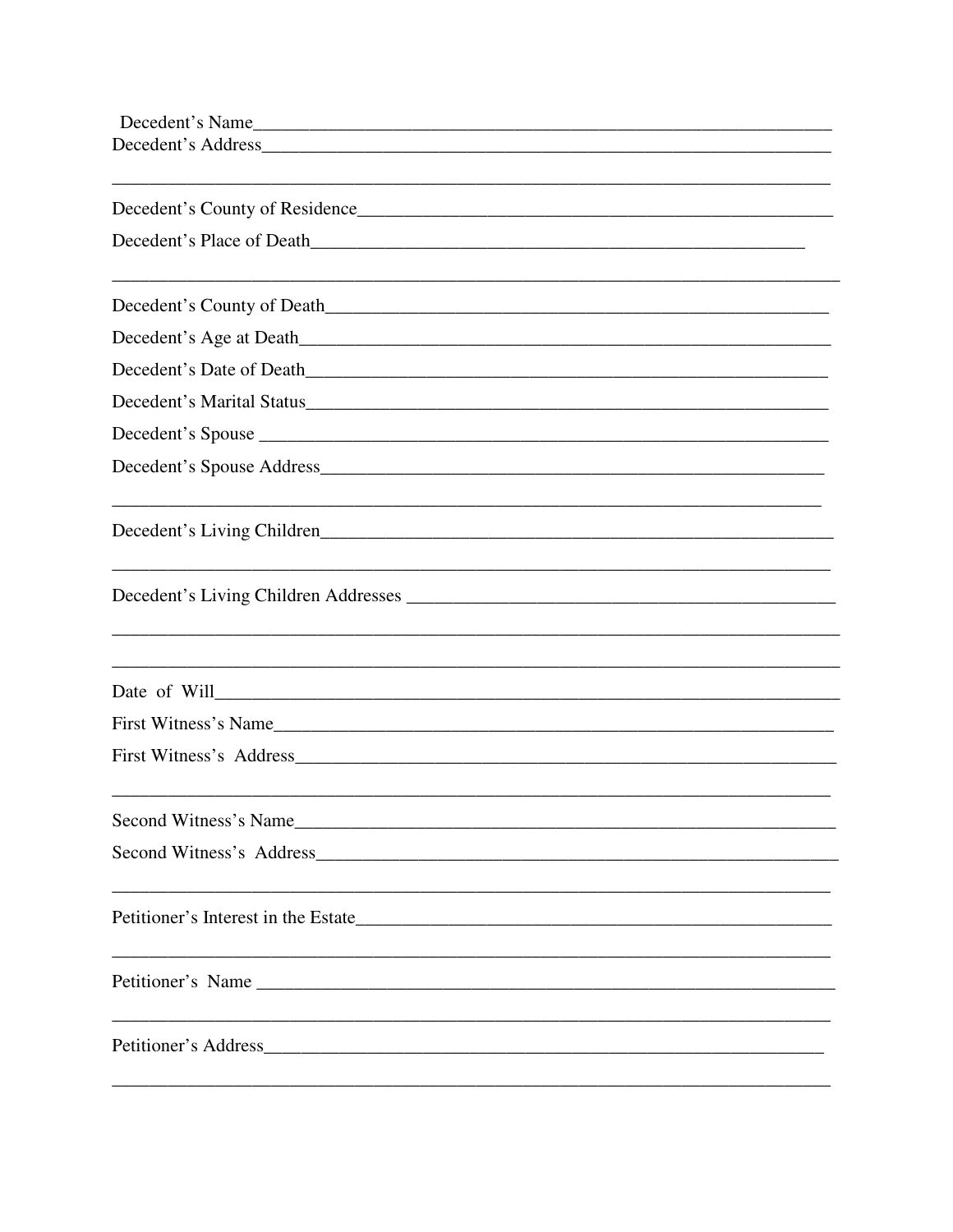| Second Petitioner's Name                                                                                                                                                                                                       |
|--------------------------------------------------------------------------------------------------------------------------------------------------------------------------------------------------------------------------------|
|                                                                                                                                                                                                                                |
|                                                                                                                                                                                                                                |
| ,我们也不能在这里的人,我们也不能在这里的人,我们也不能在这里的人,我们也不能在这里的人,我们也不能在这里的人,我们也不能在这里的人,我们也不能在这里的人,我们                                                                                                                                               |
| Alternate Personal Representative's Name                                                                                                                                                                                       |
| <u> 1989 - Johann Stoff, amerikansk politiker (d. 1989)</u>                                                                                                                                                                    |
| <b>Beneficiaries</b>                                                                                                                                                                                                           |
|                                                                                                                                                                                                                                |
| Address and the contract of the contract of the contract of the contract of the contract of the contract of the contract of the contract of the contract of the contract of the contract of the contract of the contract of th |
| Age                                                                                                                                                                                                                            |
| Name<br><u> 1980 - Jan James James Barnett, fransk politik (d. 1980)</u>                                                                                                                                                       |
| Address<br><u> 2002 - 2003 - 2003 - 2004 - 2005 - 2006 - 2007 - 2008 - 2009 - 2009 - 2009 - 2009 - 2009 - 2009 - 200</u>                                                                                                       |
| Age                                                                                                                                                                                                                            |
|                                                                                                                                                                                                                                |
| Name Name and the second contract of the second contract of the second contract of the second contract of the second contract of the second contract of the second contract of the second contract of the second contract of t |
|                                                                                                                                                                                                                                |